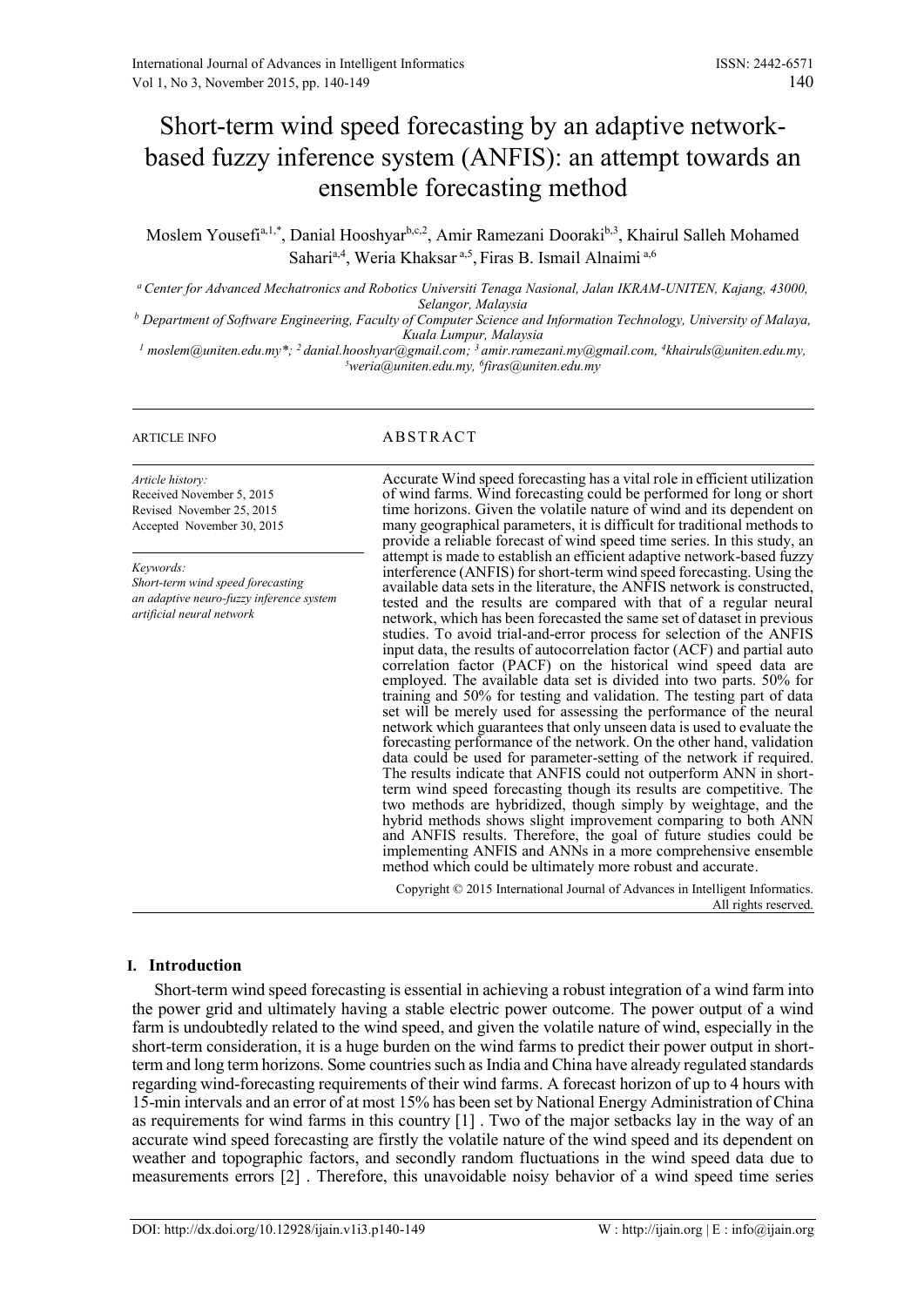should be taken into account before forecasting happens. Recently, the wavelet transform (WT) has been used for this task and for eliminating, or reducing to the least, of this noise. Yousefi et al [\[3\]](#page-8-2) showed in a recent study that pretreatment of wind speed data series using wavelet transform and could improve the efficiency of a neural network in predicating the wind speed in short-term horizons) [\[4-6\]](#page-8-3). For building a prediction model, the redundant highly auto-correlated wind speed data could be eliminated to improve the prediction accuracy as it has been previously shown in the literature that wind speed data has a high degree of autocorrelation.

The volatile nature of wind speed time series together with its dependence on many parameters such as weather temperature etc. makes it very difficult to develop a single robust and reliable model for wind forecasting. Therefore, it has been many attempts to develop hybrid or ensemble methods for wind speed forecasting [\[7-11\]](#page-8-4). The main objective of this study was to develop a robust forecast model for the wind speed so to be able to use it in future ensemble methods.

# **II. Forecasting Model**

#### *A. Dataset*

In this work the wind speed is forecasted for a 1-hour horizon using the available historical wind speed data. Therefore the output of the ANFIS or ANN is the 1-hour ahead wind speed while the input should be tuned in order of achieving the best outcome. The task of choosing the number of lags to be used to feed the network could be handled by using ACF and PACF. The performance of the proposed method is tested on a set of data from ABEI, Aberdeen, Idaho weather station available on the Internet. This station is chosen merely based on the availability of the data to the public. Hourly wind speed data of 1200 consecutive hours are used. The testing part of data set will be merely used for assessing the performance of the neural network which guarantees that only unseen data is used to evaluate the forecasting performance of the network. Fig. 1 and 2 show the wind speed time series and the histogram of wind speeds for our data set.



Fig. 1.Mean hourly wind speed values of data set



Fig. 2. Histogram of wind speed values of data set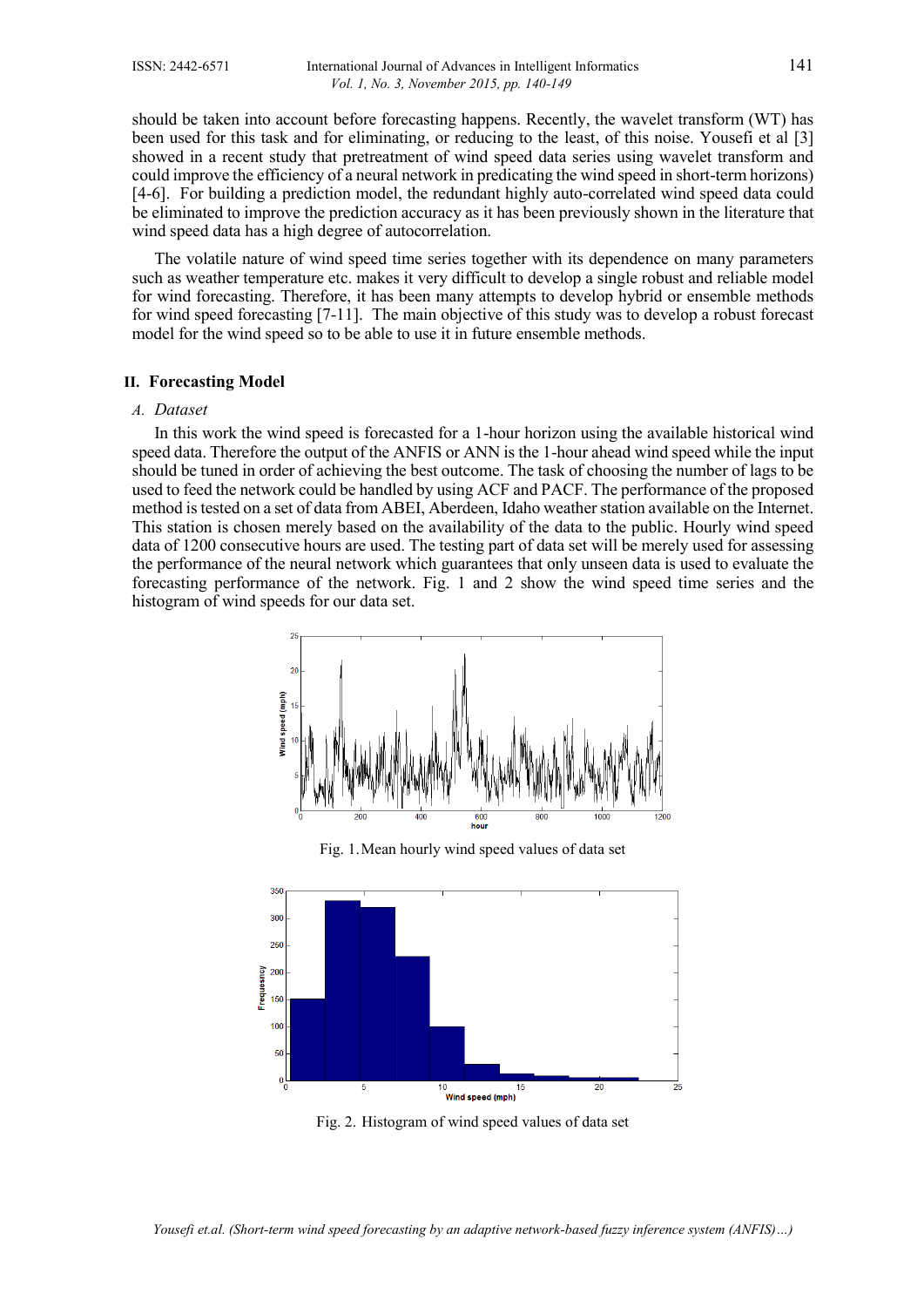#### *B. Artificial neural network*

For the sake of comparison, a back propagation feed-forward neural network similar to the work of [\[3\]](#page-8-2) is employed for constructing the artificial neural network and forecasting the 1-hour ahead wind speed data. Among supervised structures, ANN is the most commonly used one and has been successfully adopted for both short- and long-term forecasting of time series where normally a defined error function, which is typically mean square error, is minimized using a gradient descent method [\[12\]](#page-8-5). A weight is being assigned to connect every two nodes. During the training phase, these weights have to be set in order of minimizing a predefined error function which is typically mean squared error (MSE). By setting the weights, the network is applicable to any unknown sample. ANN could be trained for any sort of problem including clustering, classification and regression. In this work, the trained ANN is used for prediction which lies in the regression category. Levenberg–Marquardt algorithm (LMA) is used for weight selection of the ANN structure. LMS has been used in many curve-fitting applications for finding the minimum though it is not a guarantee that it could find the global minimum. Other algorithms with a better success rate in finding the global minimum could be also applied, including the evolutionary algorithms like artificial bee colony [\[13\]](#page-8-6) etc. However, as the primary concern of the study is the ANFIS performance in wind-speed forecasting and its comparison with a typical ANN, the enhancement in the neural network performance is not to be investigated.

# *C. Theory of ANFIS*

ANFIS [\[14\]](#page-8-7) has been employed in a variety of applications including stock market forecasting [\[15\]](#page-8-8), project evaluation [\[16\]](#page-8-9), time-series forecasting [\[17-19\]](#page-9-0). Both artificial neural network and fuzzy logic are used in ANFIS architecture. ANFIS stands for adaptive-neuro-fuzzy inference system where a fuzzy inference system (FIS) is constructed and its membership function parameters are adjusted by a back propagation algorithm alone or in combination with a least squares type of method. This tuning ability makes the fuzzy system able to learn from the available data being used for modeling.

The structure of ANFIS is similar to that of neural network in the sense that it is a network of input and output layers which are connected through the hidden layers which are basically the input and output membership functions and other related parameters. Only for simplicity of illustration, a twoinput (assuming to be x and y), one-output (assuming to be z), five-layer ANFIS that uses nine if-then rules is shown in Fig. 3.



Fig. 3. A typical ANFIS structure for two inputs and one output with nine if-then rules

The learning process of an ANFIS is basically the process of adjusting the membership functions. To facilitate the calculation of these parameters, a gradient vector is employed that could give us a measure of how the input and output data are mapped by the fuzzy inference system for any given data set. Basically, an optimization approach is employed to minimize an error measure by adjusting the parameters once the gradient vector is developed. This error measure is the mean squared

*Yousefi et.al. (Short-term wind speed forecasting by an adaptive network-based fuzzy inference system (ANFIS)…)*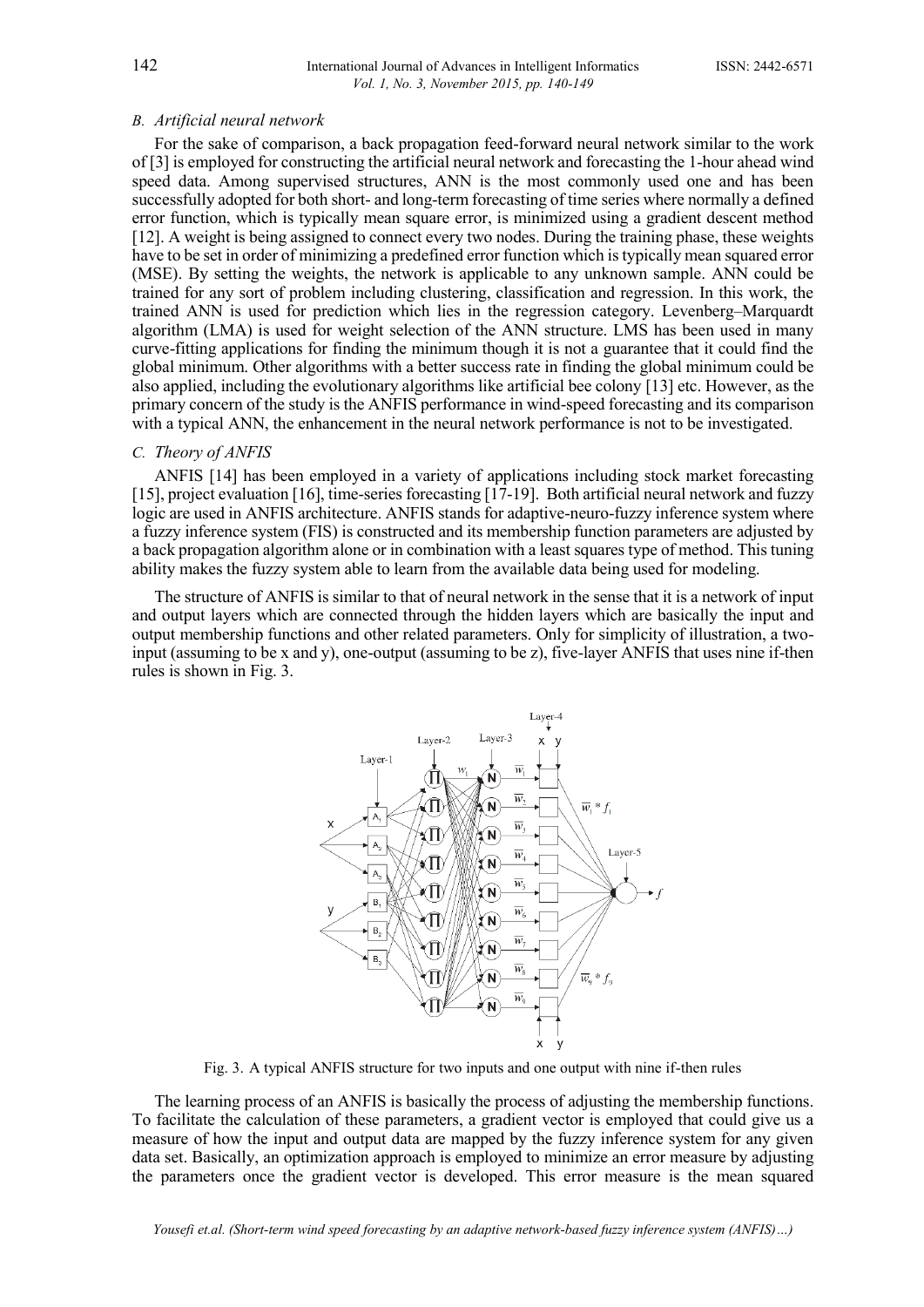difference between actual and desired outputs. ANFIS could either use back propagation or a combination of least squares estimation or back propagation for membership function parameter estimation.

#### *D. Membership functions*

Three lag and the current wind speed data are selected as the four inputs of the ANFIS and the sole output is the 1-hour ahead wind speed. On each of the four input, two generalized bell membership functions are provided, makes it eight altogether. And therefore, the generated FIS structure contains 16 fuzzy rules with 104 parameters. For a better ability of Considering input 1 to be the current wind speed, input 2 is lag 1, input 3 is lag 2 and input 4 to be lag 3 of the wind speed, the membership functions are set as the follows initially. Fig. 4 depicts the membership function used in this ANFIS model.



Fig. 4. The membership functions used in ANFIS model

#### *E. Network performance evaluation*

The evaluation of the proposed model is evaluated using mean squared error (MSE) and root mean squared error (RMSE) calculated as (1) and (2).

$$
MSE = 1/n \sum_{i=1}^{n} (E_i - M_i)^2
$$
 (1)

$$
RMSE = \sqrt{1/n \sum_{i=1}^{n} (E_i - M_i)^2}
$$
\n(2)

Where, n is the number of observation,  $E_i$  is the wind speed prediction, and  $M_i$  is the actual measured wind speed value. The MSE gives information on short-term performance by allowing a term-by-term comparison of actual deviations between estimated and measured values. The lower the MSE, the more accurate is the estimate.

# *F. Selection of the input variables*

The input variables are essential elements in the neural network and in the ANFIS since the selected features can affect prediction accuracy. Therefore, the selection of input variables will be carried out based on the Autocorrelation Function (ACF) and the Partial Autocorrelation Function (PACF). Both of these are statistic tools used for time series analysis. Autocorrelation is the [cross-correlation](https://en.wikipedia.org/wiki/Cross-correlation) of a [signal](https://en.wikipedia.org/wiki/Signal_%28information_theory%29) with itself at different points in time. Informally, it is the similarity between observations as a function of the time lag between them. It is a mathematical tool for finding repeating patterns, such as the presence of a periodic signal obscured by noise. In [time series analysis,](https://en.wikipedia.org/wiki/Time_series_analysis) the partial autocorrelation function (PACF) gives the [partial correlation](https://en.wikipedia.org/wiki/Partial_correlation) of a time series with its own lagged values, controlling for the values of the time series at all shorter lags. It contrasts with the [autocorrelation function,](https://en.wikipedia.org/wiki/Autocorrelation_function) which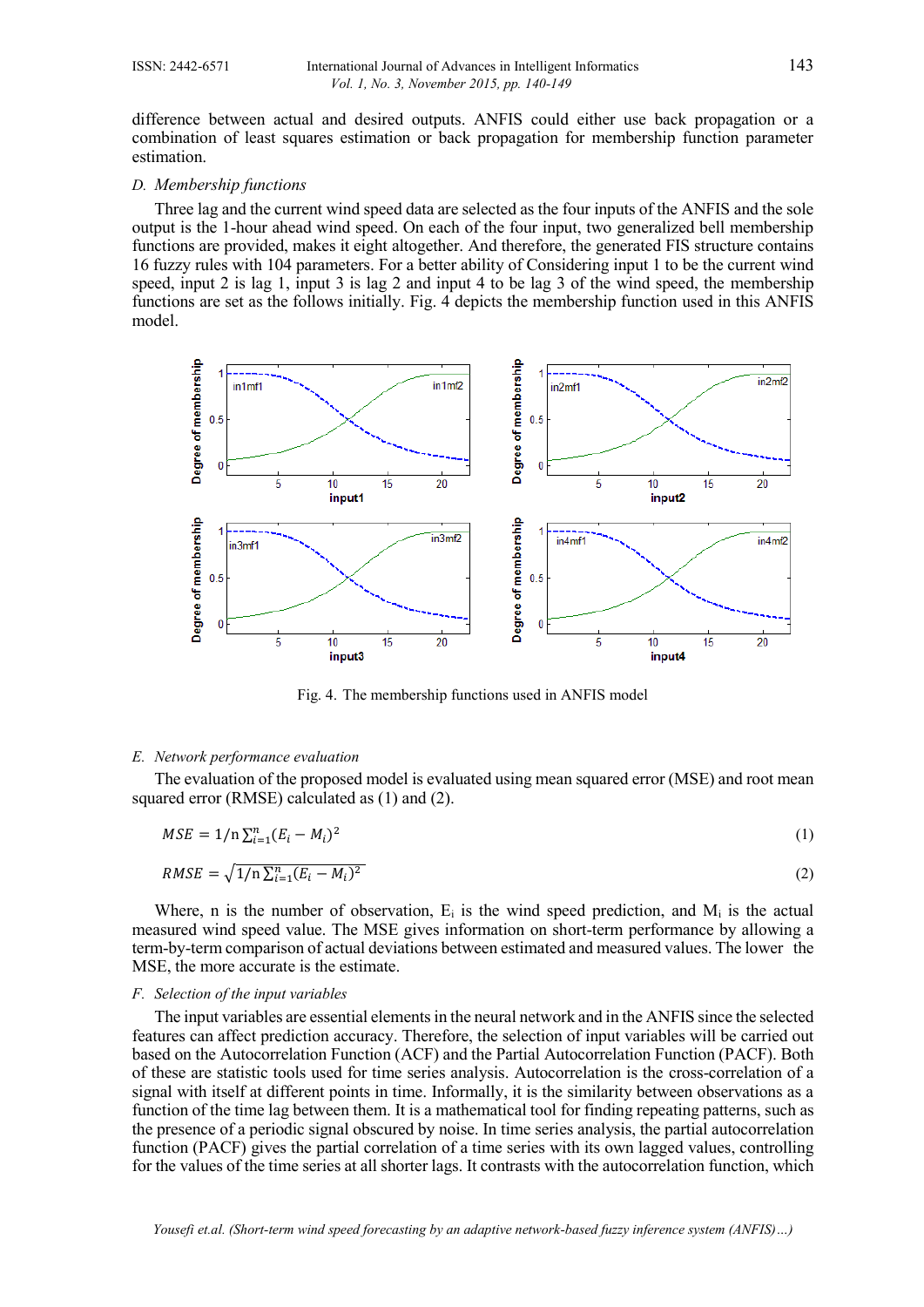does not control for other lags. Fig. 5 and 6 show the results of ACF and PACF for 24 hours lag of time series.

#### **III. Results and Discussion**

# *A. Input data selection*

As mentioned earlier, the input of either ANN or ANFIS is historical wind speed data and the output is the future wind speed based on the desired prediction horizon. To avoid a cumbersome trialand-error process to choose the input variables, autocorrelation (ACF) and partial autocorrelation (PACF) coefficients of time series with respect to their lags are analyzed. Based on this results, which could be seen for ACF and PACF in figures 3, 5 respectively, only three lag of the current time series are selected for predicting the 1-hour ahead value of time speed. Meaning  $x(t+1)$  is going to be forecasted using x (t), x (t-1), x (t-2) and x (t-3) considering x to be the time series and t to be the time index.



Fig. 5. Autocorrelation of wind speed data with its 24 hour lag



Fig. 6. Partial autocorrelation of wind speed data with its 24 hour lag

#### *B. ANN*

Using the same number of lags for predicting a 1-hour ahead wind speed, a neural network is with 4 inputs, 5 hidden layer and 1 output layer is constructed. The same data set data set is used for training (500 sets) and testing and validation (500). As there is no recommendation for choosing the number of hidden layers, this task has been done by a trial-and-error process where it has been observed that 5 hidden layer would result in a lower mean squared error. (MSE), which is the indicator for accuracy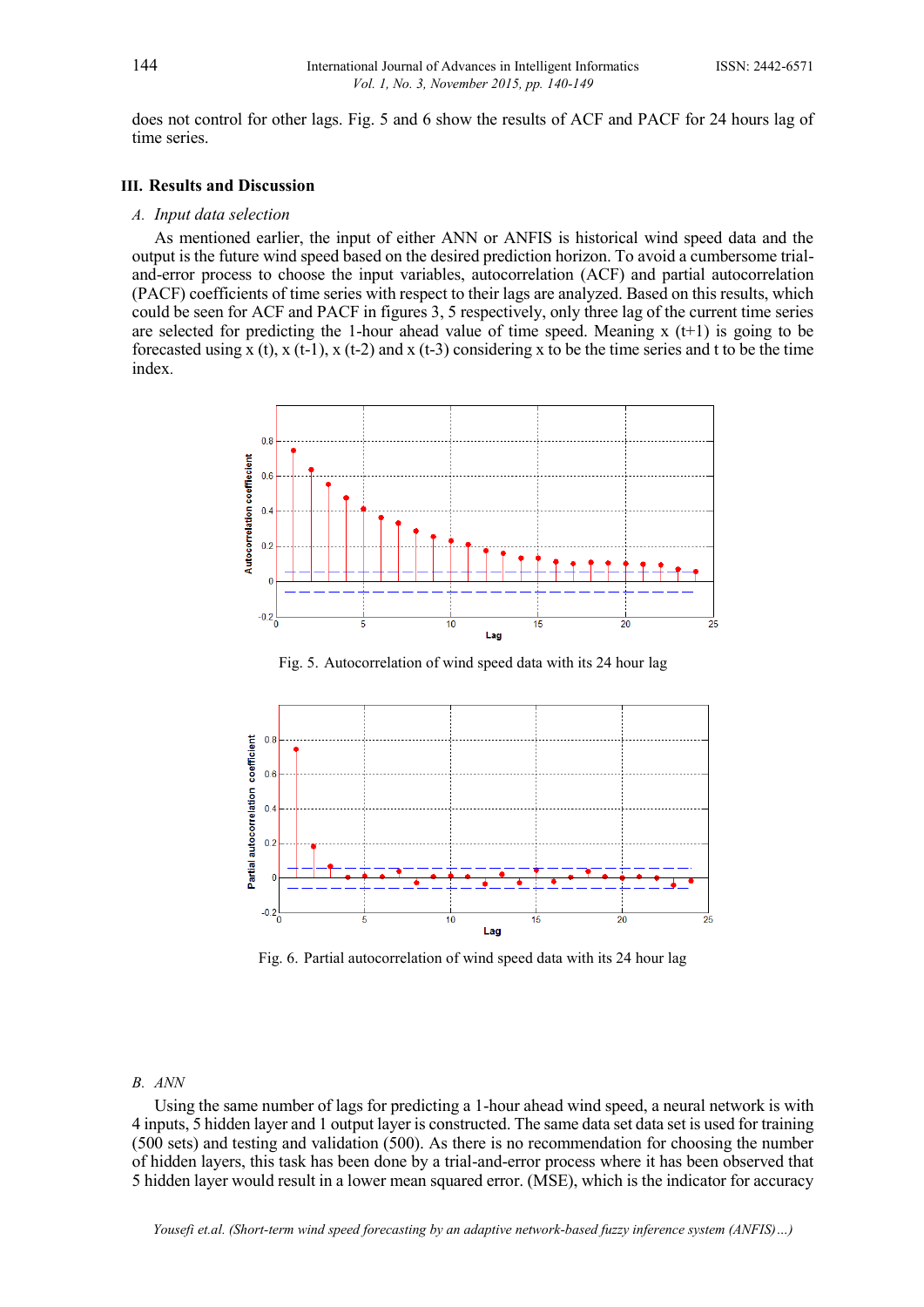of the predictor. The RMSE of the training data for ANN is 2.04 while it is 2.17 for test data. Also, different learning algorithms are considered for ANN to see how the model reacts. These training models include Levenberg-Marquardt, Bayesian regularization, Resilient Backpropagation and Scaled Conjugate Gradient which are provided in MATLAB neural network toolbox. However, a considerable improvement has not been noticed. Therefore the conventional Levenberg-Marquardt is considered for the training algorithm of ANN throughout this study. The structure of ANN model used in this study is shown in Fig. 7 while the training results are depicted in Fig. 8.



Fig. 7.The ANN structure used in this study



Fig. 8. The performance of ANN model

# *C. The ANFIS results*

Three lags and the current wind speed data are selected as the four inputs of the ANFIS and the sole output is the 1-hour ahead wind speed. On each of the four input, two generalized bell membership functions are provided, makes it eight altogether. And therefore, the generated FIS structure contains 16 fuzzy rules with 104 parameters. Figure shows the root mean squared error (RMSE) of the ANFIS modeling on training and testing data set during the learning process of ANFIS. RMSE of ANFIS on both data sets is slightly higher than ANN results which shows the lower capability of ANFIS in predicting the 1-hour ahead wind speed from available historical data set. Fig. 9 shows the performance of ANFIS on both training and checking data sets.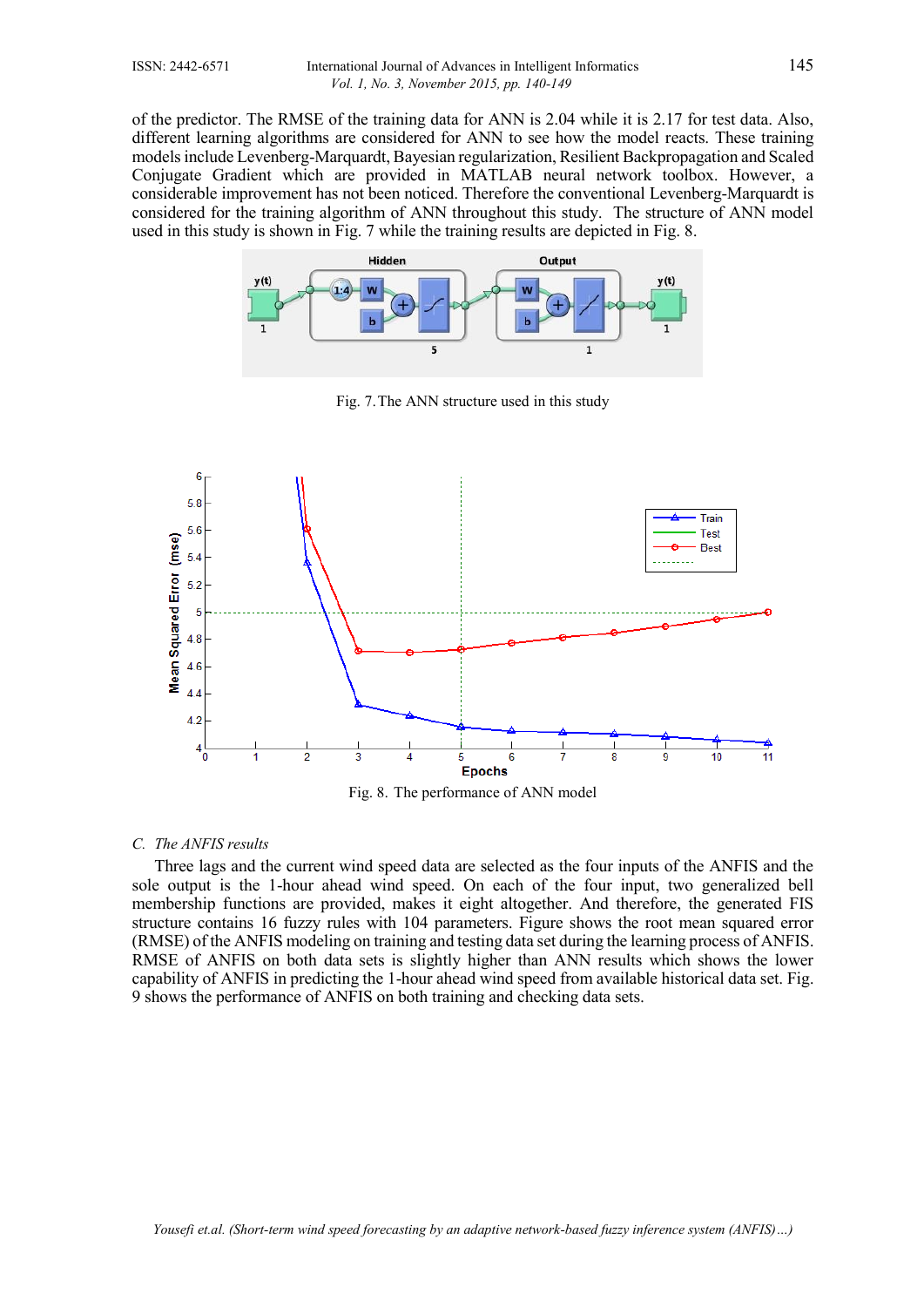

Fig. 9. The performance of ANFIS on training and checking datasets

The forecasting of ANFIS and its comparison with the actual time series for a period of 72 hours (3 days) together with the error of prediction in each hour is shown in Fig. 10.



Fig. 10. ANFIS 1-hour ahead forecasting result and the associated errors for a 72-hour out-of-sample period

Using the same time series and ANFIS structure (4 inputs and 1 output), an attempt is made to understand the performance of ANFIS in predicting a higher time horizons. Meaning, using three lags and the current wind speed value the wind speed value for two-hour up to 5-hour ahead is forecasted separately and the results are shown in Fig. 11 . The general trend is that the RMSE for both training and testing data sets increases when the forecasting time horizon is widened. Comparing ANFIS and ANN results, it has been observed that the results of ANN are slightly better than ANFIS for shortterm wind speed forecasting.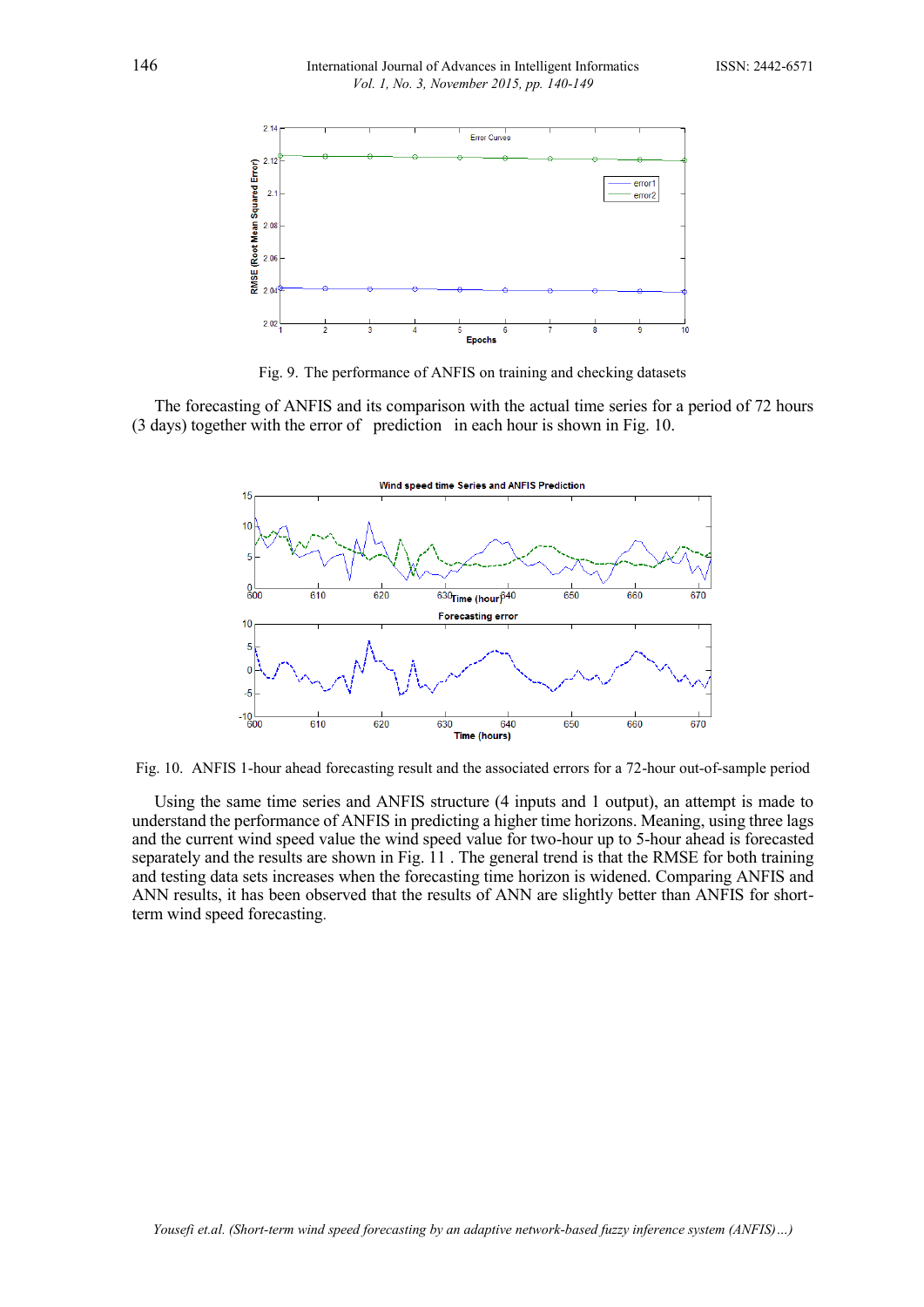

Fig. 11. Forecasting errors for training and checking data in case of higher prediction horizons using the same data set and ANFIS network (a): 2-hour ahead, (b): 3-hour ahead, (c): 4-hour ahead and (d): 5-hour ahead forecasting

# *D. ANFIS-ANN Hybrid attempt*

The future goal of this study is to establish a robust hybrid (ensemble) forecasting method using ANFIS, ANN and other available methods. In this section, a simple weighted hybrid of these two models is developed and tested on the checking data. The following weighted model is used in (3).

$$
Y(x+1)_{hybrid} = w*Y(x+1)_{ANN} + (1-w)*Y(x+1)_{ANFIS}
$$
\n
$$
(3)
$$

The value of w is changing in the range of 0 to 1 to find out the best possible outcome. Although ANN presents better prediction of wind speed time series comparing to ANFIS, the hybrid of these two methods, though it is based on a simple weightage, could outperform both ANN and ANFIS. This is in line with previous works stating the superiority of on ensemble algorithms in time series prediction. However, more efforts should be devoted in order of developing better performing models and eliminating the trial-and-error process in selecting the w parameters in (3).

# **IV. Conclusions**

In this study an ANFIS structure is developed for short-term wind speed forecasting. It has been seen that ANN can outperform ANFIS in short-term forecasting of the wind speed time series when the same data sets are employed for training and testing purposes. This is in contradiction with some of the earlier studies on ANFIS and ANN. Autocorrelation function (ACF) and partial autocorrelation function (PACF) are implemented for facilitating the selection of input variables. These statistical tools are very helpful in guiding us for selecting an efficient number of time series lags for prediction process. The volatile nature of wind speed time series together with its dependence on many parameters such as weather temperature etc. makes it very difficult to develop a single robust and reliable model for wind forecasting. Therefore, it has been many attempts to develop hybrid or ensemble methods for wind speed forecasting. The main objective of this study was to develop a robust forecast model for the wind speed so to be able to use it in future ensemble methods. In that sense and in comparison with normal artificial neural network, it has been observed that ANFIS could greatly outperform ANN when they are both employed on a similar dataset. The ANFIS performance on forecasting wider time horizons, ranging between two to five hours, is also investigated. The results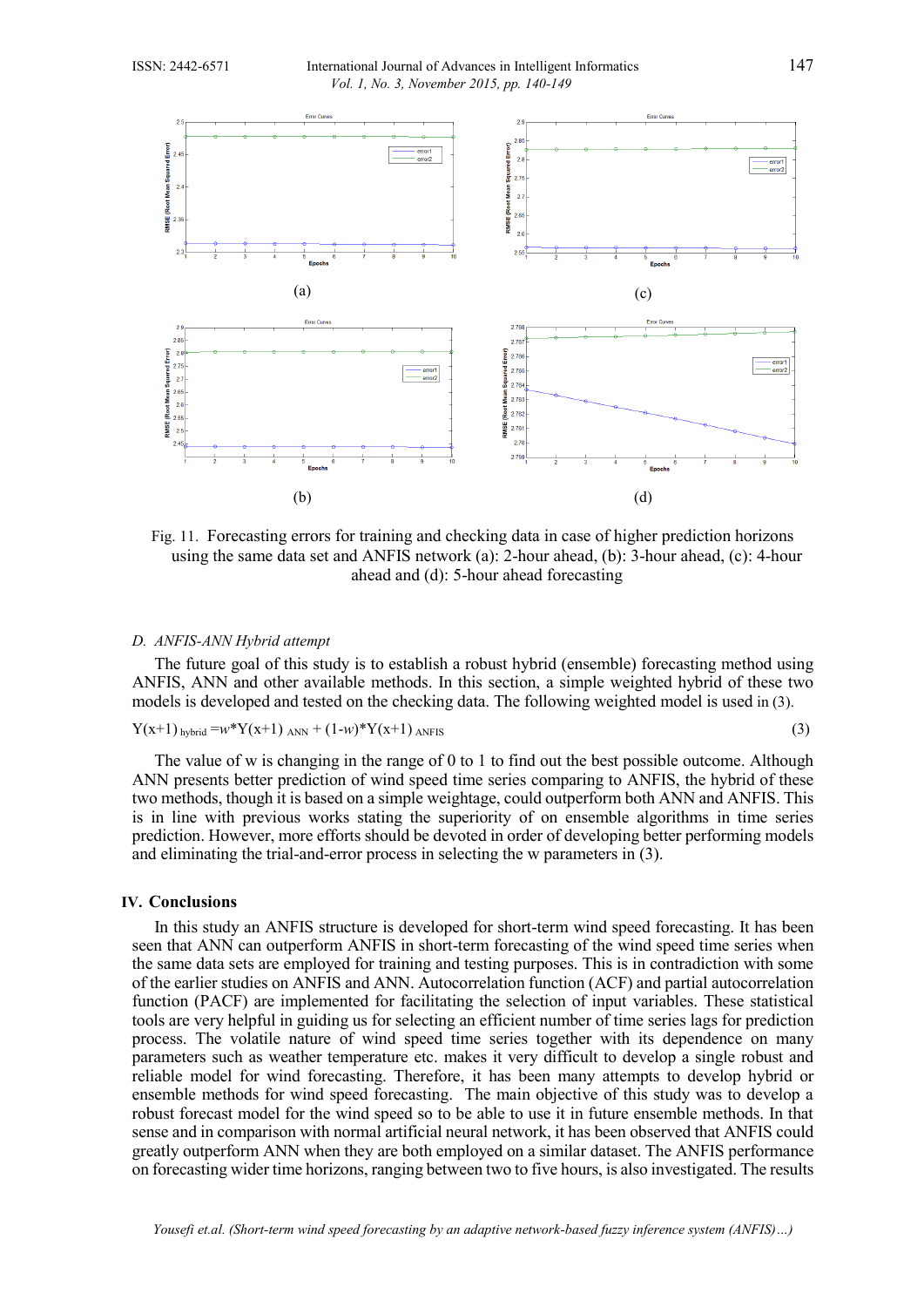indicate that although the forecasting accuracy, reasonably, decreases with increasing the prediction horizon, still a low mean squared error is achieved in these cases that indicates the possibility of employing ANFIS for wider prediction horizons.

An attempt is made to construct a simple hybrid forecasting model consisting of ANN and ANFIS predictors by employing a weight factor to the outcomes of both ANN and ANFIS. Although ANN outperforms ANFIS in short-term wind speed forecasting, the hybrid method proves to be promising as it presents lower RMSE comparing to both ANFIS and ANN methods. Although this early attempt for constructing an ensemble method is successful, other approaches should be considered to find out whether or not more robust ensembles of ANN and ANFIS could result in better forecasting performances for short-term time-series prediction. The other area to be explored is the possibility of improving the performance of ANFIS itself, and whether using different structures of ANFIS could improve its performance.

### **Acknowledgment**

This study is funded by internal grant (UNITEN/RMC/1/14-41) provided by Universiti Tenaga Nasional .

#### **References**

- <span id="page-8-0"></span>[1] Liu, D., J. Wang, and H. Wang, Short-term wind speed forecasting based on spectral clustering and optimised echo state networks. Renewable Energy, 2015. 78: p. 599-608.
- <span id="page-8-1"></span>[2] Foley, A.M., et al., Current methods and advances in forecasting of wind power generation. Renewable Energy, 2012. 37(1): p. 1-8.
- <span id="page-8-2"></span>[3] Moslem Yousefi, Danial Hooshyar, Weria Khaksar, Khairul Salleh Sahhari, Firas B. Ismail, An artificial neural network hybrid with wavelet transform for short-term wind speed forecasting: A preliminary case study, in The 2015 International Conference on Science in Information Technology (ICSITech 2015). 2015, IEEE: Yogyakarta, Indonesia.
- <span id="page-8-3"></span>[4] Dongxiao, N., et al., Echo state network with wavelet in load forecastingnull. Kybernetes, 2012. 41(10): p. 1557-1570.
- [5] Catalão, J.P.S., H.M.I. Pousinho, and V.M.F. Mendes, Short-term wind power forecasting in Portugal by neural networks and wavelet transform. Renewable Energy, 2011. 36(4): p. 1245-1251.
- [6] Cao, J.C. and S.H. Cao, Study of forecasting solar irradiance using neural networks with preprocessing sample data by wavelet analysis. Energy, 2006. 31(15): p. 3435-3445.
- <span id="page-8-4"></span>[7] Zhang, W., et al., Short-term wind speed forecasting based on a hybrid model. Applied Soft Computing, 2013. 13(7): p. 3225-3233.
- [8] Wang, J., et al., Medium-term wind speeds forecasting utilizing hybrid models for three different sites in Xinjiang, China. Renewable Energy, 2015. 76(0): p. 91-101.
- [9] Li, G., J. Shi, and J. Zhou, Bayesian adaptive combination of short-term wind speed forecasts from neural network models. Renewable Energy, 2011. 36(1): p. 352-359.
- [10]Hu, J., J. Wang, and K. Ma, A hybrid technique for short-term wind speed prediction. Energy, 2015. 81(0): p. 563-574.
- [11]Alessandrini, S., et al., A novel application of an analog ensemble for short-term wind power forecasting. Renewable Energy, 2015. 76(0): p. 768-781.
- <span id="page-8-5"></span>[12]Bahrammirzaee, A., A comparative survey of artificial intelligence applications in finance: artificial neural networks, expert system and hybrid intelligent systems. Neural Computing and Applications, 2010. 19(8): p. 1165-1195.
- <span id="page-8-6"></span>[13]Fei, S.-w. and Y. He, Wind speed prediction using the hybrid model of wavelet decomposition and artificial bee colony algorithm-based relevance vector machine. International Journal of Electrical Power & Energy Systems, 2015. 73: p. 625-631.
- <span id="page-8-7"></span>[14]Jang, J.S.R., ANFIS: adaptive-network-based fuzzy inference system. Systems, Man and Cybernetics, IEEE Transactions on, 1993. 23(3): p. 665-685.
- <span id="page-8-8"></span>[15]Boyacioglu, M.A. and D. Avci, An Adaptive Network-Based Fuzzy Inference System (ANFIS) for the prediction of stock market return: The case of the Istanbul Stock Exchange. Expert Systems with Applications, 2010. 37(12): p. 7908-7912.
- <span id="page-8-9"></span>[16]Bermudez Peña, A., J.A. Lugo García, and P.Y. Piñero Pérez, An Adaptive-Network-Based Fuzzy Inference System for Project Evaluation. Sistema de inferencia borroso basado en redes adaptativas para la evaluación de proyectos., 2015. 19(2): p. 53-67.